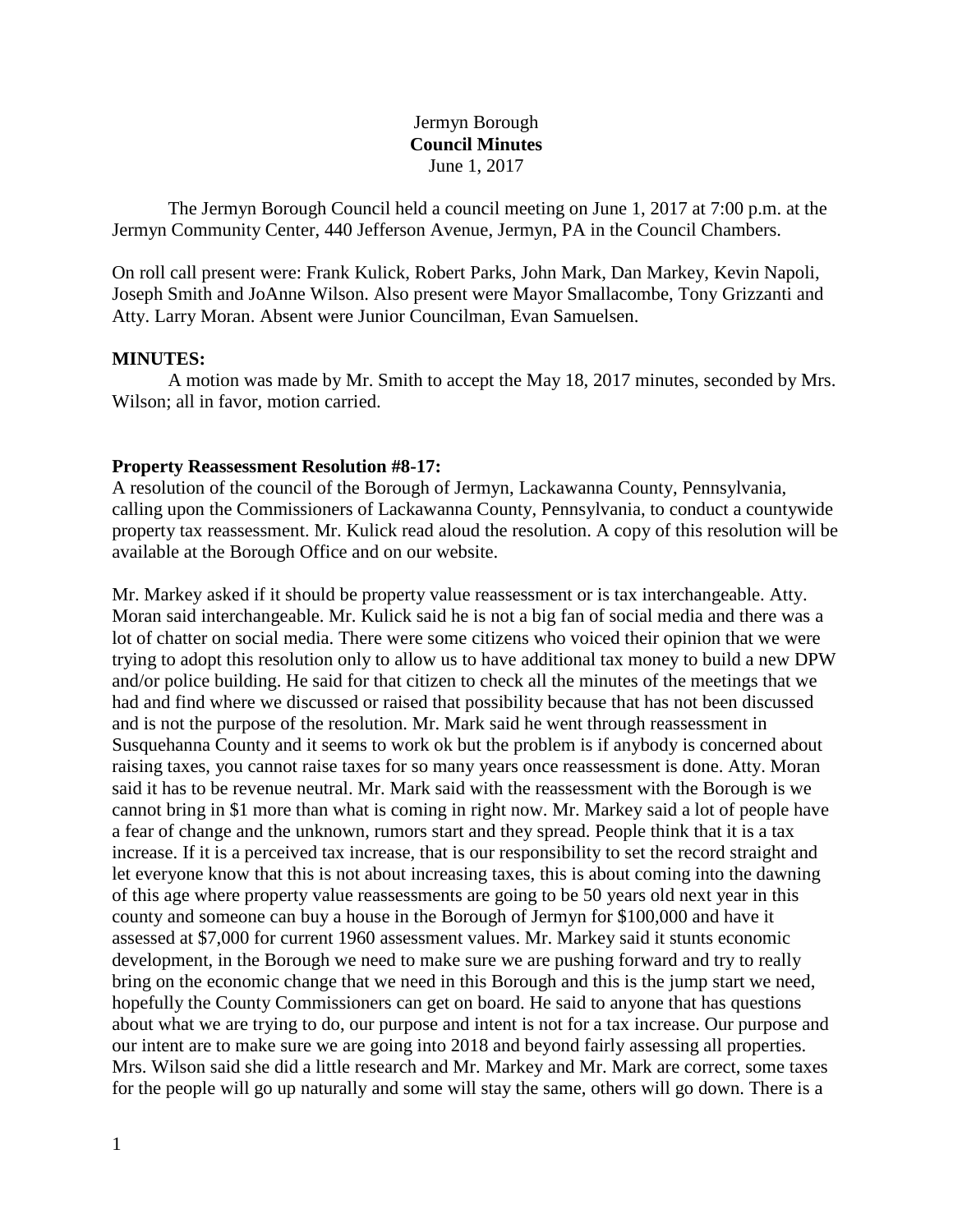moratorium on raising taxes within the Borough even if some millages are reduced. Mrs. Wilson said she agrees with reassessment, her problem is that it was started and it was stopped, it should have continued. She said in the long run, the taxes will be our problem. Does the county have the millions that it will take to reassess the properties? Mr. Markey said doesn't the county have a surplus of millions right now? Atty. Moran said he does not know what the surplus is but there is a surplus. He believes the county is able to increase taxes in the first year after reassessment to offset a little bit of the costs that went into it. Mr. Mark said we had the county here for our Rushbrook Creek project and they are very willing to put money into the project. He does not know by voting for this if that can be taken as a negative and that funding taken away from us. Mr. Markey said he does not see where one thing has to do with another here; he does not see this as something negative for the county and commissioners. Atty. Moran said it would be negative if they retaliated against the Borough. He does not think it is a realistic concern. Mr. Markey said we are not putting ourselves in real harm here by adopting a resolution to ask the county to do a reassessment that hasn't been done in 49 years and by the time it is done it would be closer to 55 years. Mr. Markey said he does not see any retaliation against us for adopting the resolution. Mayor said when he was commissioner he had a lot of people come in talk about the reassessment. He said it is time to even it out and it is a good time to do it and should have been done when they spent the 8 million to do it last time. It was started and it was dropped, they spent a lot of money for nothing. That money is gone now; they have to spend it all over again. Mr. Kulick said we are not suggesting how it should be done or where they are going to get the money, this resolution only suggests that we are in favor and think it is a good thing that needs to be done because it has not been done. Mr. Smith questioned the amount of taxes that is going to go down. He looks at this reassessment as an equalizer. He does not see how we are going to say we are going to drop down to 16 mils. Mr. Markey said it is basic math when we have 1968 assessed values. If we have to maintain the same revenue stream, we have to lower our millage rates; there is no doubt about it. We can probably cut them in half if the reassessment is done correctly and if values are assessed at what they should be then we will probably see millage rates drop in half. Some people who just purchased their homes or built their home, their taxes could go down. Mr. Smith said it will be an interesting situation to see what happens if reassessment is done.

A motion was made by Mr. Markey and seconded by Mr. Napoli to adopt the Property Tax Reassessment Resolution #8-17. 5 yeas, 2 no, motion carried.

#### **Electronic Recycling:**

Mr. Markey said there will be a CRT recycling, projection tube television and/or computer monitors, The current rate residents gets charged at the recycling center is \$1.85/lb. Between June  $12<sup>th</sup>$  and June  $26<sup>th</sup>$ , they are allowing municipalities to gather their own and have the municipalities bring them to the recycling center free of charge. He would like to see if we can have a full on electronic recycling drive. He has been in touch with someone who besides CRT/monitors will pay us per lb. for our electronics. This would be no appliances allowed, but computers, desktops, laptops, stereo equip. flat panel TV's and flat panel monitors, keyboards, mouse etc. We can coordinate the two together; one of our trucks can be used for placement of CRT TV. We can do it on a Saturday where residents are in town and are able to bring them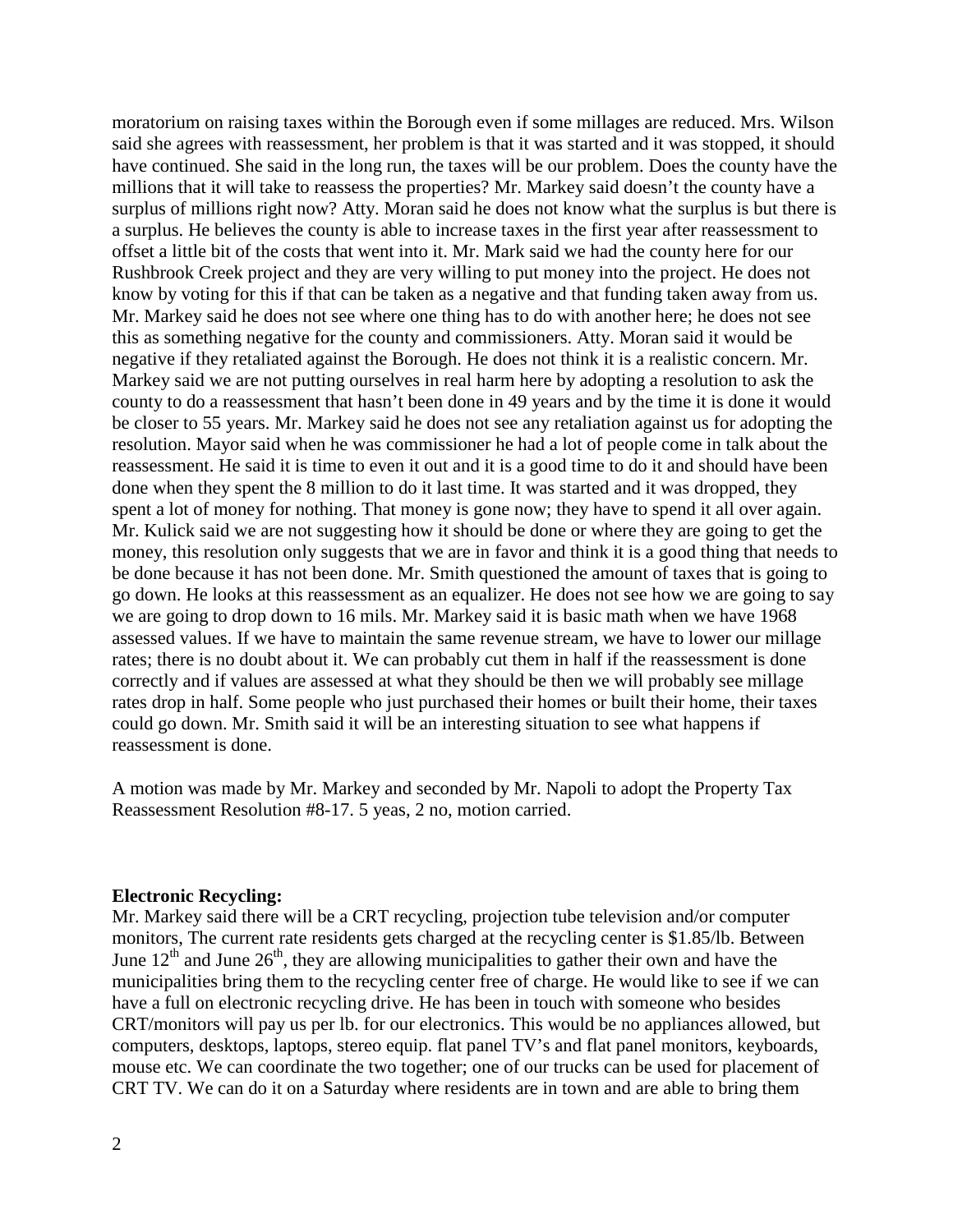over. He would like to see if we can do it Saturday June 17, 2017. It can be 4 or 5 hours. The person, who will purchase the other electronics, invited us back to his station and we can watch them weigh everything to make sure we are getting the fair amount for the electronics. As far as the CRT projection tube TV and computer monitors, the county wants to limit it to 1 per household. Mrs. Wilson said 1 each per household, 1 monitor and 1 TV. Mr. Markey said you won't have every household participate but will also have people who will bring down 3 or 4 TV's at a time. Mr. Markey said if you feel we need to put a limit of 1 of each per household. He said the last drive we might have had 200 TV's tops, he doesn't think we will hit 900. The only thing we would have to worry about is if people come from out of town if their own municipality isn't doing one. Mr. Fuga suggested showing ID. Mrs. Wilson said show some type of ID showing they live in Jermyn. Mr. Smith said how are we going to load the TV's into the truck? Mr. Markey said depending on when we have it, he might be available and Mr. Kulick might be available to help out. If not then if Tony and Joe aren't available we can possibly bring in a part time DPW employee to help. We have a few different ways we can go about it. Mrs. Wilson asked if she should be needed to be there to check ID's for residents. He said yes, it would make sense to check ID's for the monitors and TV's. Mr. Mark said some people asked if we would have them possibly picked up at the curb, there were quite a few elderly people who asked to put the TV's out to the curb. Mr. Markey said if someone has their TV out to the curb, Tony and Joe will pick it up, especially if it is a bigger weight. Mrs. Wilson said would it be a good idea to put a note elderly people call the Borough building and schedule a pick up so the DPW will know, instead of having everyone drop them off at the curb. Mr. Mark asked Tony Fuga if it would be better to pick one day to put the items on the curb. He said we have a two week span and if they want to call the office to set up an appointment for them to go and get it. Mr. Smith said for clarification purposes this is only for two weeks correct. We have to let them know it is only for two weeks. Mrs. Wilson suggested putting it on channel 7. Mr. Markey said he will advertise it and put out flyers. Mrs. Wilson said to put politely say elderly residents, please call the Borough. Tony Fuga said for drop offs to make it easier for everyone, they can set up pallets for people to put them on.

Mr. Smith said if we put it on channel 7, we are inviting other municipalities to bring their stuff down. We paid for Rapid Cast; we should put it on Rapid Cast.

The person who will be collecting the other electronics is going to pay us for the following: Complete Towers \$. 60/lb. – Incomplete \$.40/lb. Laptops \$.30/lb. – Incomplete Laptops \$.25/lb. Flat Screen Monitors \$.50/ea. – Flat Screen TV \$1.00/ea. Stereo/Receiver/misc. \$.40/lb.

The  $17<sup>th</sup>$  of June is in the middle of the two week time frame and Mr. Markey thinks it will give us enough time to get the word out to the residents. A good reminder to let them know, they cannot go in the landfill. Mr. Smith suggests talking to the DPW and arranging what is best and what you guys decide, put on Rapid Cast and we go through with this. He said he would be very careful that we do publicize that this is only two weeks. Mr. Markey said it starts on June  $12<sup>th</sup>$ and if the elderly need to leave their TV to start doing it now.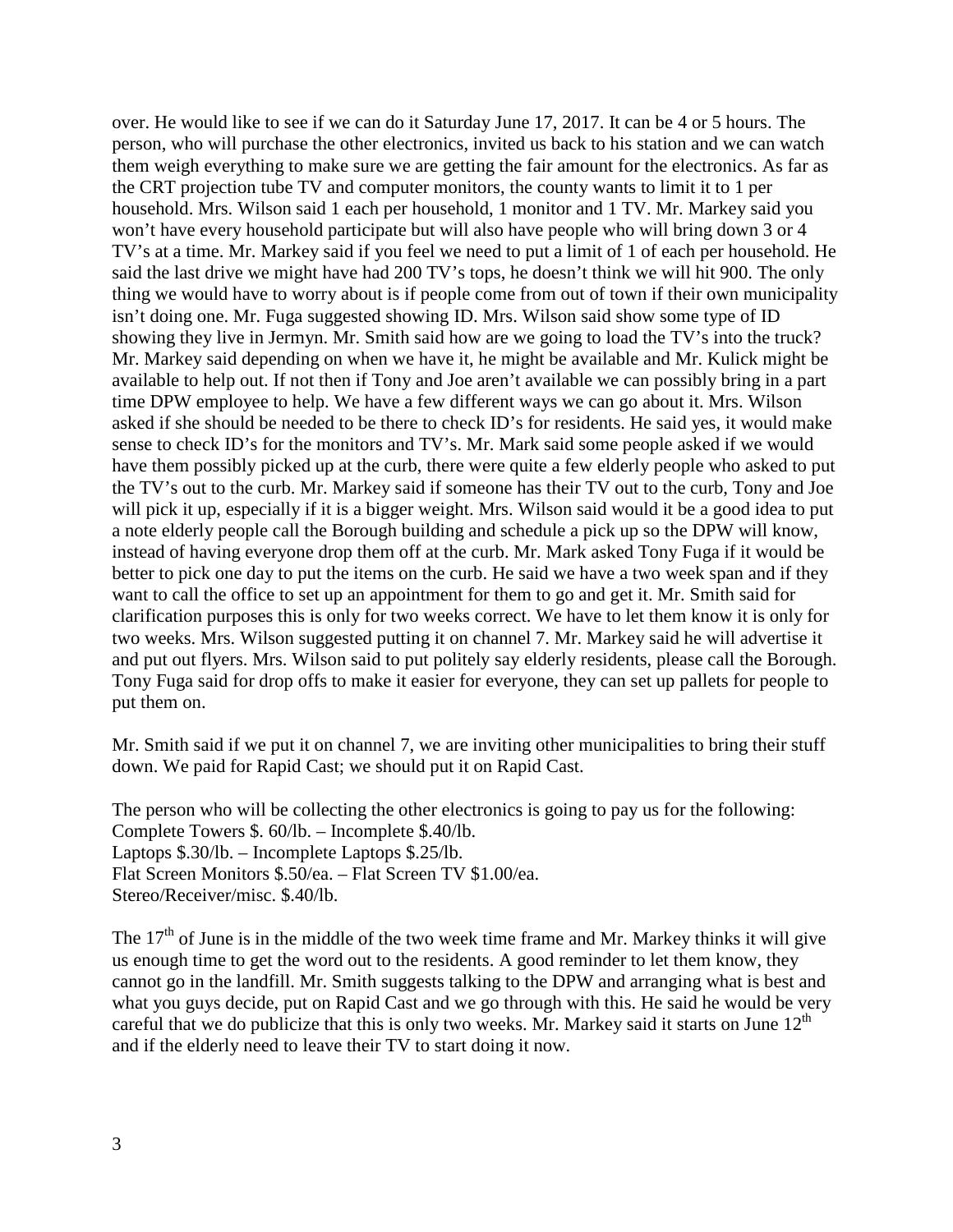Mr. Kulick said he encourages everyone to talk to their neighbors and make sure they are signed up for Rapid Cast. Mr. Markey said the more people we get on Rapid Cast, the more value we get out of it. We pay for 1,000 households. There are currently about 160 households signed up for Rapid Cast.

Mr. Smith made a motion that we pick up TV's, computer monitors and other electronics per the final decision by the DPW and chairman Mr. Markey during the weeks of June  $12<sup>th</sup>$ , 2017 thru June  $26<sup>th</sup>$ , 2017, seconded by Mrs. Wilson. All in favor; motion carried.

### **Recreation Committee:**

They will hold a re-organization meeting June 8, 2017 at 7:00 p.m. Mr. Markey said we have a few people that are interested. We need people who may want to help out for a couple hours a year for the events and also for a voting body.

Mrs. Wilson asked if we still use the old recreation form to ask for permission. Mr. Markey said we have a newer form that is up on the website, the one that council passed in 2015.

# **PPL Light Update:**

We received one credit from PPL for the lights we were paying for in Jessup. We will now be receiving a credit for the lights on Callahan Dr. we were paying for in Archbald, est. about \$6,000 credit between the two credits. The Borough Secretary suggested passing on the savings to make the conversion to the rest of the lights because right now we are paying for two separate accounts, one LED and the other for the remaining high pressure sodium that were not converted. Mr. Markey asked why some are not converted. If the lights are less than 10 years old, we have to pay an upfront cost to convert them to LED so we left the one's less than 10 years old out of the conversion process. We will follow up on how much the upfront cost will be to convert the rest of the lights. Council thanked the Borough Secretary.

### **Junior Council:**

Mr. Kulick said we have one Junior Council member now. Mrs. Wilson said we usually send out a letter to the superintendent in late July- August to start the process of selection for the second one. Our current Junior Councilman usually helps with the selection.

# **Code Officer Update:**

Mr. Kulick said he was with our new code enforcement officer for a couple of hours on Wednesday morning. They drove around town and they identified 20 properties that will be given warning letters about overgrown grass, junk cars, and garbage on side of the house etc. The four really bad properties we talked about for a long time and he asked the code enforcement officer to issue them a certified letter. Mr. Kulick said we are sort of starting from scratch a little bit but we are taking action. One or two of the properties, the officer went up and knocked at the door and had conversations with the people, it went pretty well. There is a lot of this stuff on Facebook pages about people taking pictures of other people's properties which he does not think is a good thing. 20 properties will be asked to clean up and are given a fair amount of time to do it. Mr. Mark said the holding pond over at Raymond Development, we should make it very clear that we went over there as a safety hazard and cut that grass. We should possibly think about putting a lien against Raymond and by no means by us doing that, we are not taking over that development as far as roads or anything else. Mr. Markey said we billed them last year after we cut it. Mr. Mark said even though the people pay taxes to Jermyn Borough, it is still a private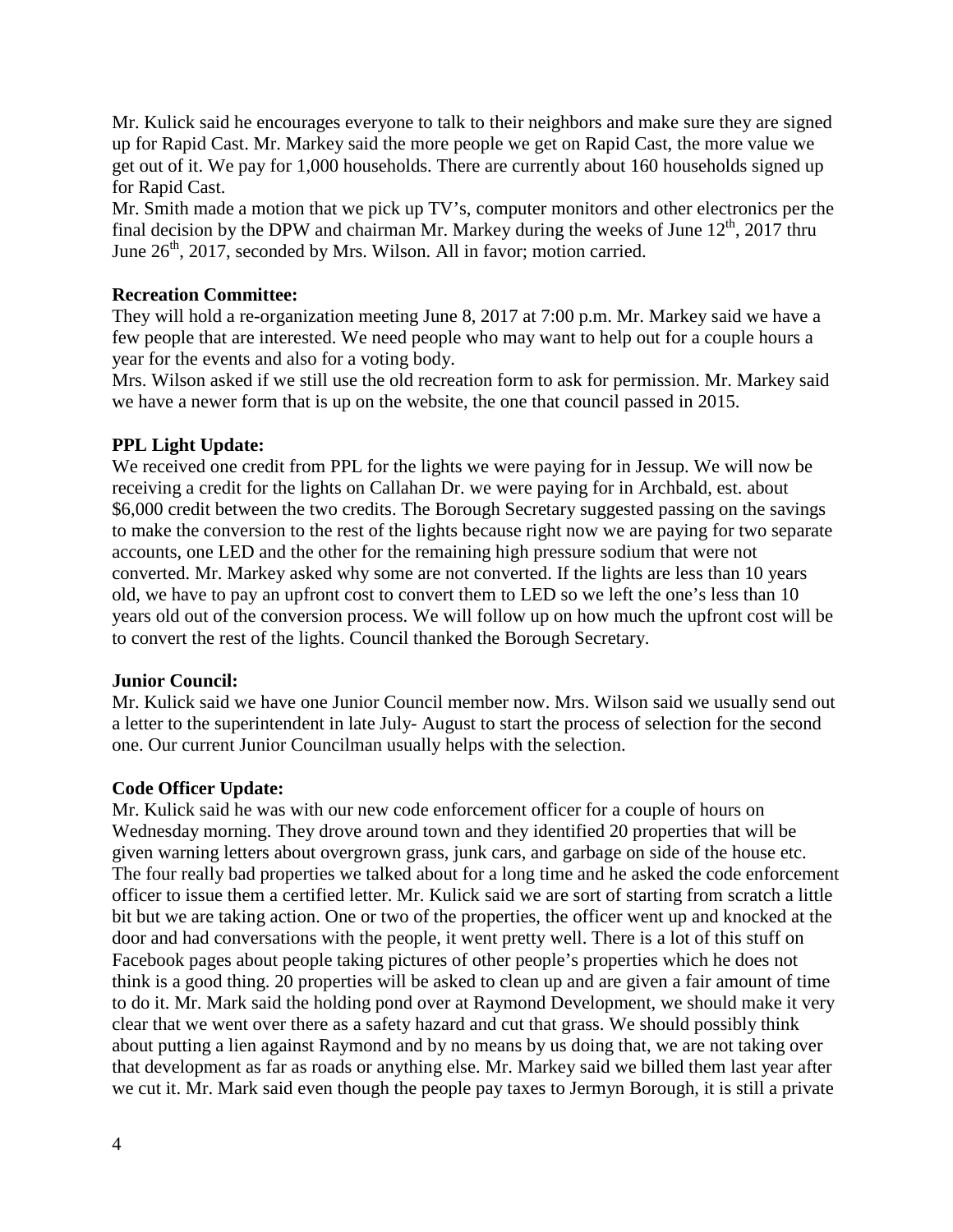development. Mr. Mark wants to make sure it is on the record that we did not take that development over. Mr. Markey said maybe we can try to resurface this issue again. He asked Atty. Moran if he was here last year when we were dealing with this. Atty. Moran said he can take a look at it. Mr. Markey said the problem is the development owner is deceased and the son is not claiming ownership.

Atty. Moran asked if they had any questions about the code enforcement. Mr. Markey asked him if he was ok with the forms that were made. Atty. Moran said he was ok with the forms. He said the question was about court orders. The Jermyn Borough property code contemplates court orders in those instances where property owners refuse to let him in. The officer has the inherited authority as council's adoption of the code to go in and inspect properties and issue citations. If he encounters resistance we would then go to court or a magistrate judge is appropriate. It is a probable cause. The process is if there is a violation or determination by the officer, that effected citizen has the right to appeal that here and then council has the original jurisdiction to make the determination, from that the decision can be appealed to the UCC Board of Appeals. Mr. Markey said what happened the last time when Ray was trying to go after the red house, he sent out that certified letter and he never got a response. Mr. Markey received a call from the owner's attorney. There was no formal response. Atty. Moran said at the time we had the International Property Maintenance Code.

### **Engineer Update:**

Tony said Dennis talked to the power plant guys about giving advance notice about the large hauls. He said Dennis was over at the Verizon building with the noise monitor. They called and asked the Verizon rep. for the specs on what it is supposed to be. The noise meter read 67 decibels and the code is around 56. It also has to do with the octave levels but he wants to see what the machine says first.

Tony said Andrew Baldan did everything he was supposed to do over at Lincoln Ave. He asked him if it was necessary if they can throw in the paved curb. He was over there last night when it rained; the water is flowing down the road; not over the curb and not into anyone's property. During the hard rain the water coming off the neighbor's property that flows down his driveway, the puddles cannot get out into the road so it flows along that curb onto his sidewalk and back into his property. He said they can fix it if they like but it is not coming from the road. Mr. Napoli said that is private property. Tony passed around copies of the pictures he took. He said he can talk to Robert Hunt. Mrs. Wilson said where she thinks they were talking about putting the berm is going into the driveway. Tony said if you go and look at his driveway when it is not raining if we put another inch or two on the road side he will have a curb pulling out of his driveway. Mrs. Wilson said Robert Hunt said someone cut down trees and threw them over the embankment and Robert Hunt went out after them and the two men ran. Mr. Smith asked Tony how successful we were with that project. Tony said the rest of it works wonderful, unless we get Agnus that box we lowered and put the stone around is going to take the water. Mayor asked if he saw any water coming out of the catch basin. Tony said no.

Tony said we have the road layouts for Old Mill but 4 or 5 years ago when we did the big estimate, we cut the paving out; that was just an estimate there was no planning. They have all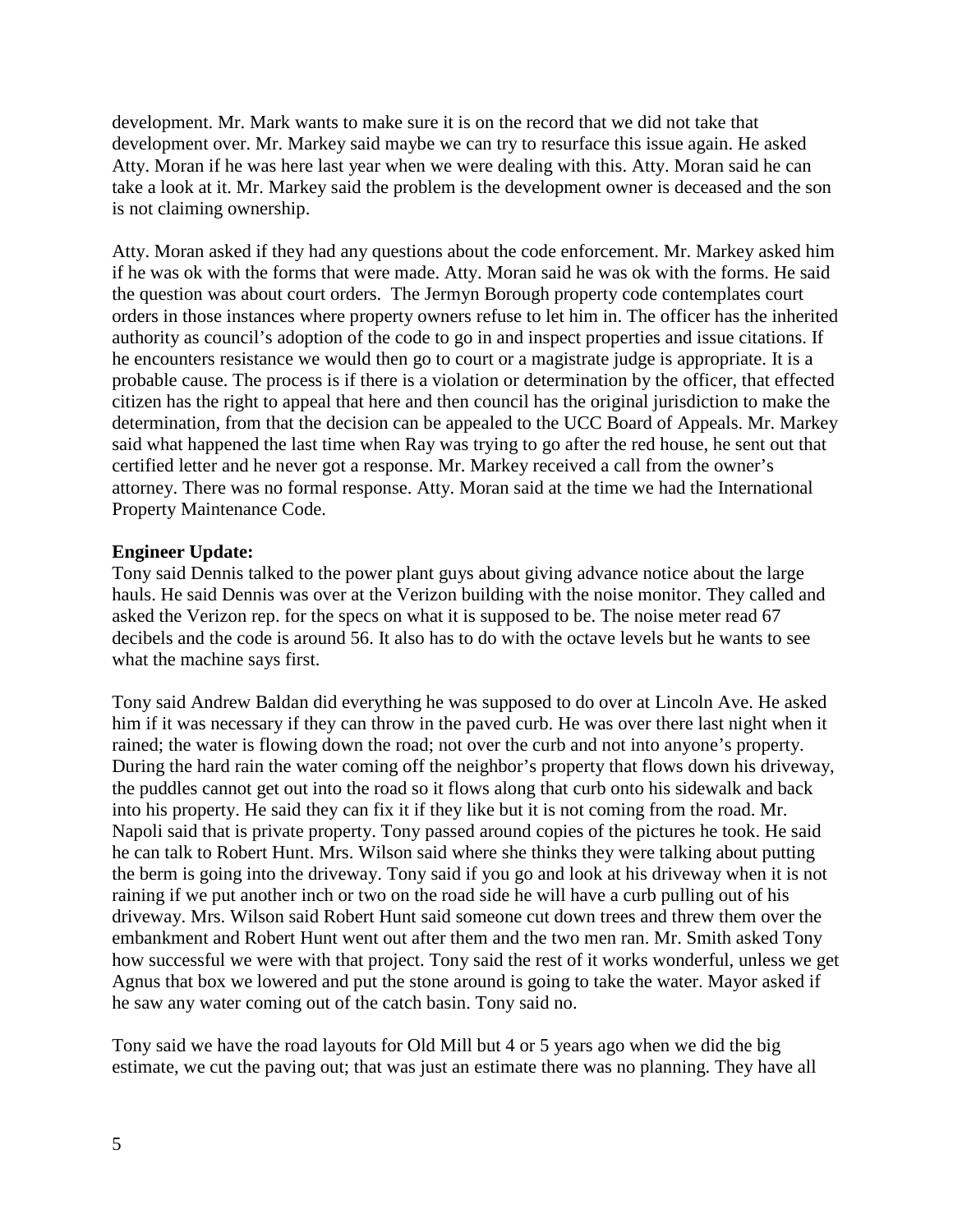the layouts and know where the manholes are. The storm drainage system down there is limited at best. Mr. Markey said he hears that there is some storm water that is running into the sewer. Mr. Smith asked what the situation is with the sewage down there. Tony said years ago we had a camera going through it and it got stuck. He said some are fine; some have cracks, breaks and bends. He said because there is a limited amount of flow, especially on top; a good flushing once in a while isn't a bad thing. Those lines on the top, they don't have a lot of flow so you get things stuck in there. At the bottom, there are some breaks and sags. That is all concerning. Mr. Smith asked if we ever did an estimate on the sewers. Tony said we did one for everything, if you dig up the sewers because of how deep they are you are going to wipe out most of the road anyway. We backed the paving out and without the roads it was about \$300,000 and \$500,000 with the roads. Mr. Markey said maybe we can get the water company to buy the sewers. Mr. Smith said sooner or later this council will have to do something about this because we are going to have a real problem down there. Atty. Moran said that is not a bad idea; see if PA American Water will buy it. Aqua America is trying to buy municipal waste water systems. Tony said ours is less desirable because we do not have a treatment plant we just convey it. Tony Fuga suggested rehabbing it with a liner. Tony Grizzanti said it is not much cheaper. Mr. Napoli said Dennis said something about that last meeting, the shape of the older pipes you weren't able to do it. Mr. Kulick said Mr. Smith is correct we have to develop some kind of plan, may be by next meeting we will come up with a committee to get started with this. Tony said like Forest City, we can charge a collection fee to raise the money to fix them. Mr. Markey said if we charge a collection fee is it just the people hooked up to those sewers or the whole town. Tony said it has to be the whole town.

#### **EMS Tax Break Ordinance:**

Mr. Napoli said he has a meeting set up with Mr. Rood, Mr. Chase and Mr. Allen on Wednesday June 7, 2017 at 7:30 and invited council to attend as well.

#### **Zoning:**

Mr. Markey said that Mr. Chase talked to the resident on Division and they said they would cut the bushes within the next couple of days. Mayor said they were cut and they are not cut far enough, you still cannot see. They were either cut today or yesterday. If you come out with a truck you can see but not with a car. Mrs. Wilson said they had to be done today because yesterday she came through there they were not cut. Mayor said they were cut tonight and they are not cut enough. Mr. Markey said he will get back to Mr. Chase and let him know. Mrs. Wilson said the corner of Rushbrook and Lincoln, half of the grass is cut and the other half isn't. Mr. Markey said the code enforcement talked to the resident. Mrs. Wilson asked who she reports to if she sees something out of order. Mr. Kulick said there is now a form on our website. Mr. Markey said it is a concern form and will also be available at the Borough Office for anyone who wants to report something. Residents can fill out the form and return it to the Borough.

#### **Sign at Bank:**

Mr. Markey does not think we were supposed to follow up with the State, someone was supposed to tell the bank to follow up. Mr. Fuga said we can do something with that if you want us to, all we have to do is move the sign up; we have brackets to do that. Mr. Smith asked if it is on our property at all. Mr. Fuga said no and he believes it is the bank's Do not Enter Sign. Mr. Mark said that was the state's sign. The state put the one way sign up. The Do not enter sign it is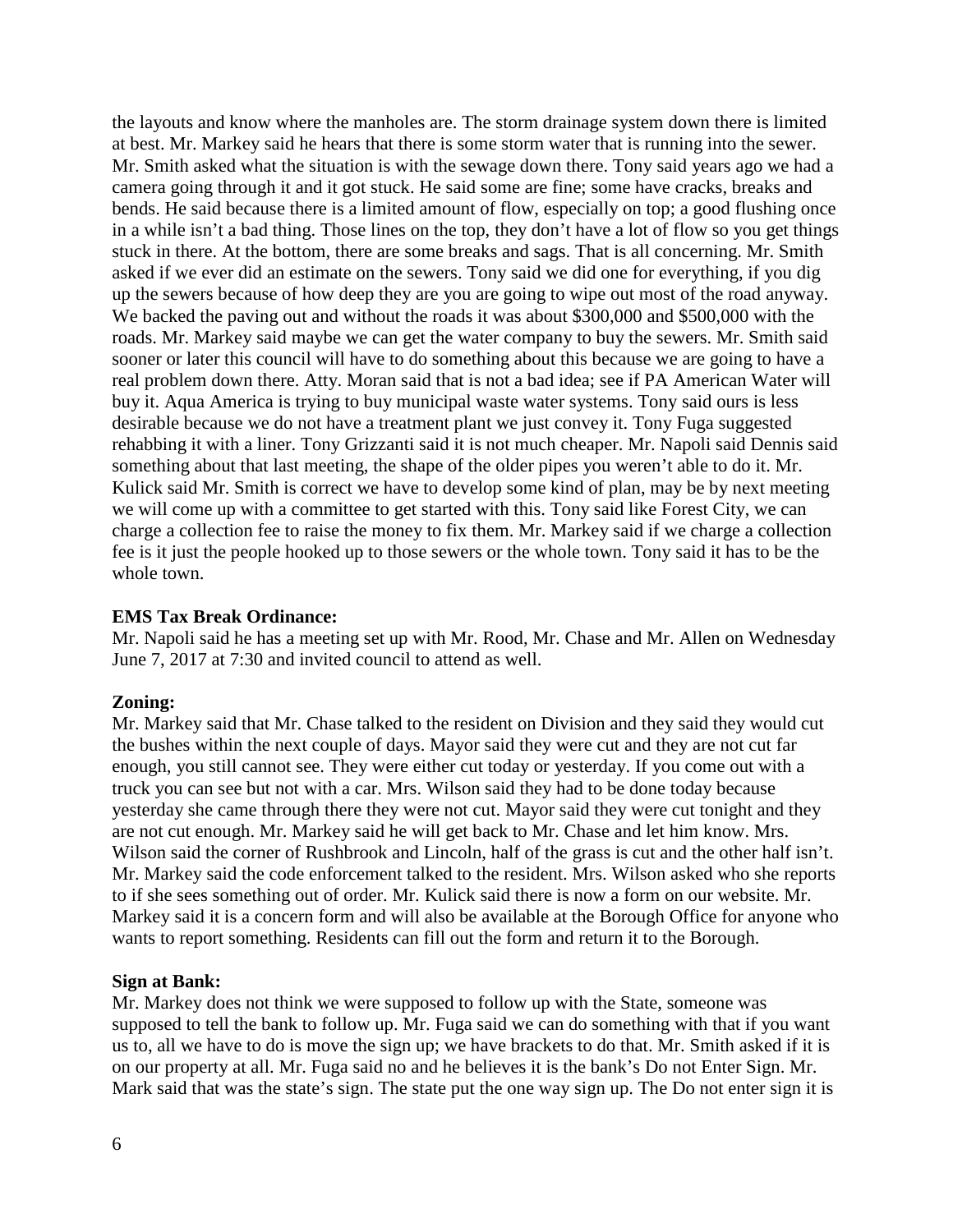on is the banks. Mrs. Wilson said the One Way sign is the states and it is a safety problem. The bank said they have called the State many of times. Mr. Mark said he looked at it the other day and does not know whoever put it up how they could have done it. It sticks out into the sidewalk. Mrs. Wilson said people have hit their head. Mr. Markey said are we one of the many entities that can get sued here if something happens. Tony Grizzanti said the state had to have been asked to put the one way sign on the Do not Enter sign. Tony Grizzanti said their rules are 7ft. off the ground and they never touch a private driveway. Mr. Kulick asked Mr. Fuga to go in and talk to the branch manager in regards to fixing it. He said next time they have the bucket truck out they will handle it.

### **Alley Ways:**

Mr. Kulick said there has been a message about an alley way issue. Mr. Fuga said he will take care of that tomorrow. Mr. Mark said Lane St. has to be done. Mr. Fuga said it keeps washing out and the problem is that one needs to be hard surfaced, there is no drainage and the water naturally goes there. He said no matter what they do there it keeps washing out. He said even the millings won't last there, they wash out. Mr. Markey asked if that is something Andrew Baldan can do. Tony Grizzanti said yes. County Commissioner Laureen Cummings asked if they ever contacted the Conservation District come out and look at that. She said to have Jerry Stiles come out and look at that.

#### **Reassessment:**

County Commissioner Laureen Cummings attended tonight's meeting. She asked what exactly the purpose for asking for the reassessment is, is there one person particular that was looking for reassessment. It was a 5-2 vote. Mr. Markey said he initiated the resolution. Commissioner Cummings asked if there was a reason for his concern on that. His concern is that with property values at a 1968 assessment right now, number one he sees it as an unequal tax assessment as far as local property taxes go on our borough residents. It would also promote economic development, new construction, and new businesses coming to town along with new construction. We are one of the smallest borough's in the county. He thinks it is important that we have some fairness and equality over our tax base and property values in town; also a broader spectrum in the county. Mr. Markey said right now the economic development in Lackawanna County, when you look at it in contrast to Luzerne County for example Pittston that is booming with commercial businesses, we can really benefit from the economic development that value reassessment would bring. Commissioner Cummings said she is happy to hear that he has a specific reasoning. She asked how many properties he currently owns. Mr. Markey said one. She asked if it is new construction or older home, he said newer construction. Commissioner Cummings asked if he is aware of reassessment and what the implications are if it is done and what has occurred in other areas. She suggested reviewing the video that is on her Facebook page on explaining exactly what happens during reassessment.

Commissioner Cummings said reassessment is revenue neutral and asked Mr. Markey what revenue neutral means to him. Mr. Markey said his take on revenue neutral is the local municipalities cannot take in any more money than they did before the reassessment. She said that is correct and neither can the County. Mr. Markey said if we ever did have to raise taxes in the future then we won't have to go through the court system to do so. She said don't you think it was done on purpose so that people wouldn't end up being taxed out of their homes, to get to a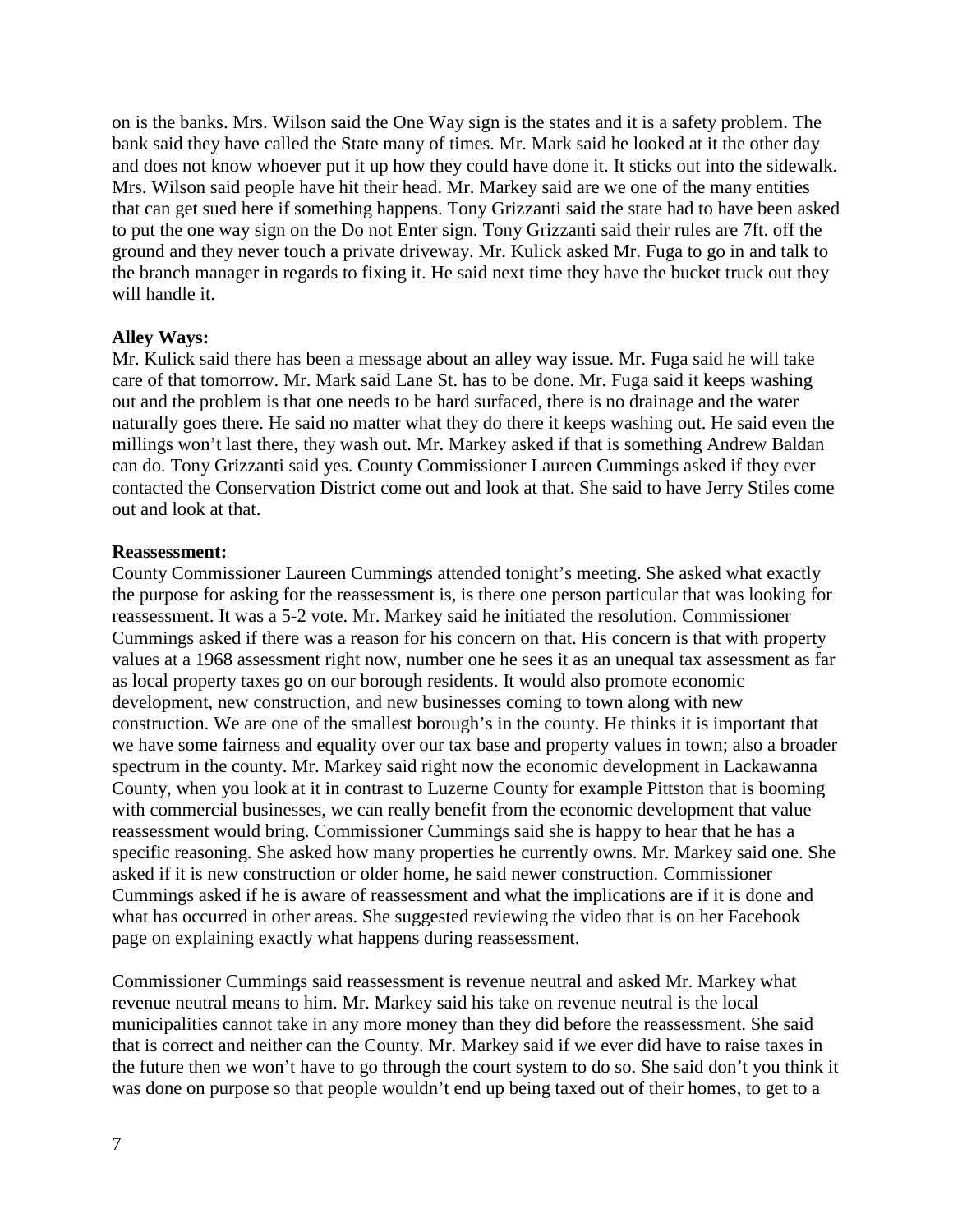certain millage point; once you get to that point it should be the end of it. Mr. Markey said he understands that but it was also probably set at 30 mils at 1968 reassessments. Commissioner Cummings said when she purchased her home she was in her early 20's. She did not know anything about taxes. In her thinking when her mortgage was paid off she was going to be done with all of her bills, she did not know when she purchased her house that you are taxed for the rest of your life on your property. She said it is never going to be fair because when reassessment is done there is going to be lawsuits claiming they were not fairly done and they will appeal them just like they do with every Borough and County and then that is going to take a while. She said she tends to look at a simple alternative for people not having to worry losing their home when they are 80 years old, she found that in House and Senate Bill 76. The county taxes will remain in place and the Borough taxes but the School Property taxes are eliminated. She has been fighting for that to be passed at the state level for years. She asked if we are going to write a letter to the county commissioners to request this to be done she also asks we write a letter to our governor and state representatives if they are going to pass House Bill and Senate Bill 76 because that is true property relief of taxes. She said this is why she has run for County Commissioner, she has watched people lose their home, thousands of people and it is still happening across the County. People are losing their homes to tax sales. She said that is an outrage and cannot stand by and allow that to happen, as a County Commissioner to look at taxes going higher than they are now and potentially even putting one person out of their home. She wanted to make sure the board members knew exactly what her position is on this and stood as a County Commissioner since we are writing this letter today. She said she appreciates that we are looking at alternative ways to help the citizens in the Borough and wanted to make sure they get the other side of the story and there are alternatives to reassessment and hopefully we possibly vote on those as well. She thanked Council for their time. Mr. Markey asked if House Bill Senate Bill 76 passed would she then be in favor of a county wide reassessment valuation. She said it's not that she would be in favor but she would be ok because the majority of your taxes are the school taxes. She said it would lower the burden. Commissioner Cummings suggested having a Commissioners meeting here at the Borough building for one of their evening meetings.

Mr. Markey said a property reassessment would boost our economy here and promote additions, alterations and improvements on people's homes and invite more people into town to open businesses. We have a lot of abandoned properties and we can really clean up the Main St. and will be a town people want to drive thru. Commissioner said she isn't sure how reassessment accomplishes all that for you, she's not sure how economic development falls into reassessment. She said if she was still that 26 year old woman and was told your assessment is going to come up every couple years and property taxes will go up, every single time that happens she does not know if she would ever buy a house. She does not think it is something that promotes homeownership either. It also takes investment privilege away from those who purchased homes in the 40's and 50's. The whole goal is buying a property is for investment so when you do retire, your last resort is your home. She has seen properties not being fixed because they are afraid of fixing them because if they do, their taxes are going up and they cannot afford what they have now. She said you are welcome to come with me going door to door and those are the people she is listening to. Mr. Mark said we are all here to represent Jermyn Borough, your tax base is 85%-90% the homes in this town were built well before 1930 so the vote that we took tonight, you are essentially asking for 90% of the Borough to have a tax increase put on their home in the face of reassessment, we are here to represent Jermyn. Mr. Kulick said that is not a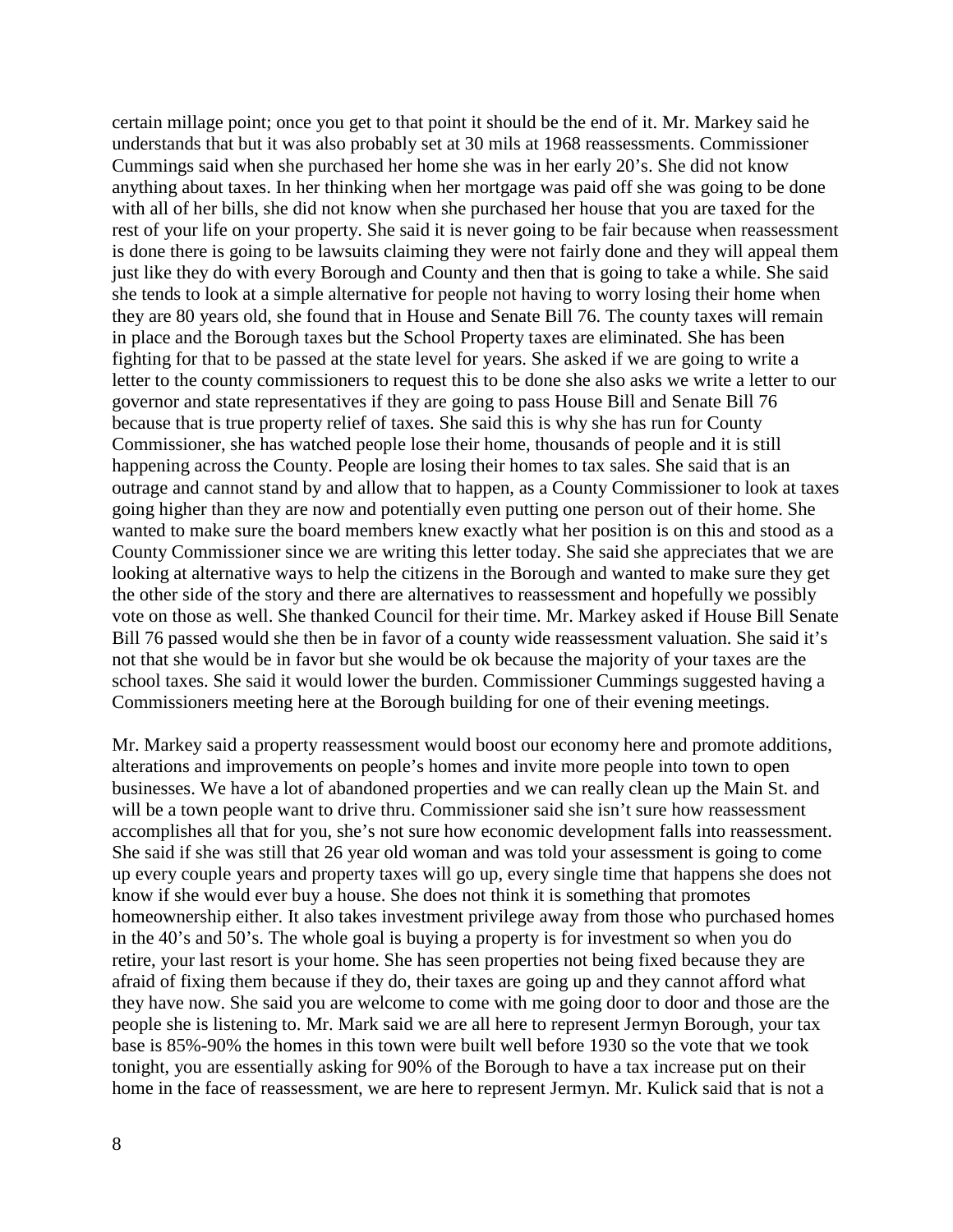fair statement. Mr. Mark said that is a fair statement. Mr. Markey said aren't we all talking about that this has to be revenue neutral. Mr. Mark said it is but didn't you just hear what the Commissioner just said, the older homes in town are going to get there assessment raised and the newer homes; the very few that we have, will have their assessment dropped. Mr. Kulick said we have to look at it at all different perspectives; we are trying to operate a town as well. Our costs keep going up too; the money has to come from some place. He is not suggesting we raise the taxes of every elderly person in this town, but every year look at our budget it costs more to run the DPW and costs for insurance. Where does that money come from, somewhere you have to generate that money as a government entity to support the people. Mr. Mark said if Jermyn Borough doesn't start looking into doing some shared services we are so small that we can't afford all of this stuff, there is many of things we can do shared services and there is a lot of money from the state that is available to compensate the shared services. Mr. Kulick asked what happened when you attempted that shared services before, how far did you get. Mr. Mark said we had one meeting and I was off of council after that.

Mr. Kulick said we should consider supporting a letter out to the representatives to support House Bill Senate Bill 76. Commissioner said to keep in mind that this may cost our county anywhere from \$8-12 – 14 million for the reassessment. She said she keeps hearing about the surplus, but we currently have remaining funds to keep our loan costs down. We have to keep that there. Commissioner said for the Economic Development, if there is anything we can do at the County level to help you here, please feel free to call and meet with us. Mr. Mark said Jermyn still has a big business district for a small town, one of the towns that still have a fairly good business district. It has changed over the years but there still is a good business district. We were looking into trying to put up awnings at the businesses with their logos. There was a few that could come up with the funding for it. Commissioner said to please let her know about that. Mr. Kulick said last year we borrowed \$500,000 for the paving project and it did not cover all the roads. Our town is loaded with alley ways. Are there any county programs that can help us redo some of our alley ways? Mayor said we tried to do that when he was there and we had equipment to go out and help municipalities. Some of the bigger communities have the bigger equipment, we don't. Commissioner said she will bring this up. Mr. Markey said he talked to the county roads and bridges this week and Greenfield Twp. has the asphalt zipper right now and when they are done they are going to loan it to us. Hopefully we will be able to get some of these alley ways. Commissioner said it has been a pleasure talking with everyone and she looks forward to reading the letter we write up. Council thanked County Commissioner Cummings.

Mrs. Wilson asked if we need a motion to do a letter for the house bill 76. Atty. said the idea of it is to eliminate school tax. Mr. Napoli said before we make a motion on this, we should go home and read up on it, watch this video and find out what is going on before we start drafting a letter. He is not saying he is against it or for it but looking out for the people of Jermyn, before we make a motion to start writing a letter, let's all come to an educated idea of what this bill is before we do it. Mr. Mark said that is the exact reason why we used to have a work session and a council meeting. Everything is discussed at a work session and gave each council person a week to do research that they had to. Mr. Kulick said there is no reason why we couldn't make the motion to have the solicitor draw up the letter; you can still do your research. A motion was made by Mrs. Wilson to have our solicitor draw up a resolution supporting Senate bill 76, house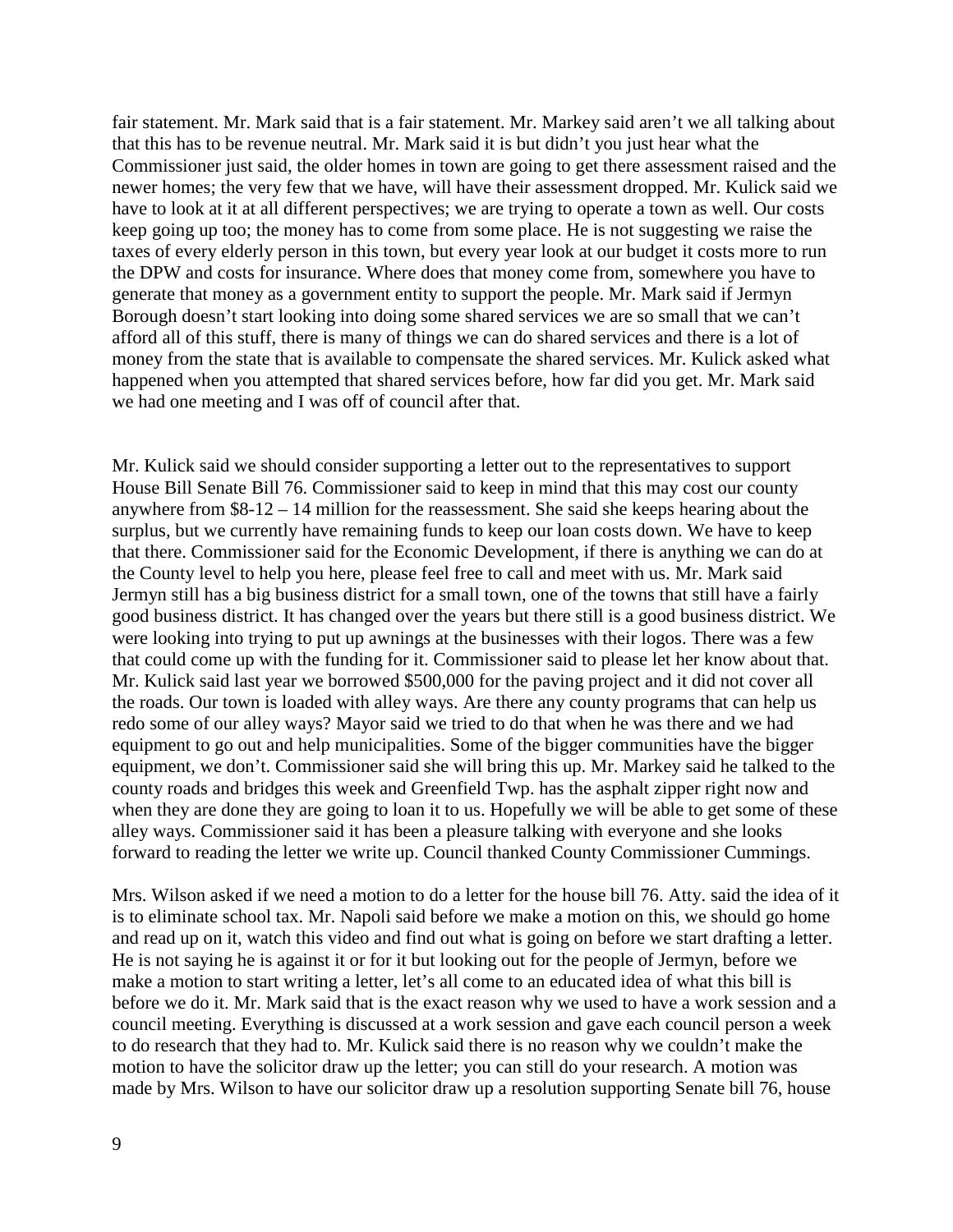bill 76 property tax independence act. Mr. Markey seconded the motion. All in favor; motion carried.

## **DPW Garage:**

Atty. is going over tomorrow morning and will email council in regards to the deed search. Our goal is to identify the parcel and a good map.

## **400 Delaware Drain pipes:**

Completed

## **Baseball:**

Mr. Markey said the proposed site for the batting cage is on the first base side of the A ball field, which is the field closest to the hill. It will be outside of the fence and there will not be a fence around it. A motion was made by Mr. Parks to allow Jermyn Sports to put the batting cage along the first base line of the A ball field. Seconded by Mrs. Wilson; all in favor, motion carried.

### **Crime Watch:**

There will be a Crime Watch meeting June 28, 2017 at 6:00 p.m.

### **New Business:**

Mrs. Wilson received information on the Hometown Heroes; at the meeting she said the American Legion was looking for fundraisers, she handed the information over to them to try and get started. This weekend they got back to her and said they did not want to do it. Mrs. Wilson asked for permission to go to one of the Borough's or Carbondale to get more information on it and start it up or if they want an organization to handle it. She still has to have the American Legion to cooperate with her and get names and addresses of those who have served in Jermyn. We have to get information out on the websites. If they want the Hometown Heroes up for Veterans Day, we have to do it fast. If we want to work on it and give us time to do it really right, plan for Memorial Day next year. Mr. Kulick said that is a better idea. Mrs. Wilson asked if she needs permission to do this and get more information. Mr. Kulick said she can do it.

Mrs. Wilson asked Art Tech Glass Co. to give her an estimate for the side doors and front door. People do complain about the doors. To fully replace the doors it would cost \$4,500 for each door. For the repair of the front door entrance to replace vertical panic bars \$595.00, if we did not want to put a new one in. Mayor Smallacombe said the rod does not work. Mrs. Wilson said we will be working on next year's budget, we do not see where we can get the money for them but you never know. It is something to put in our wish list. Mr. Markey said do one in 2018 and one in 2019.

Mr. Mark said to think about the Shared Services for next meeting, maybe himself, Dan and Kevin can get on a committee and meet with Mayfield. The last time we had one meeting and there was no follow up because he resigned from Council. The last meeting was about shared services for the police department. At the time they were talking about sharing 1 shift a day with Mayfield as far as Jermyn was concerned we did not have to take any monetary savings from it but we can put 2-3 officers on and those hours that we saved for half a year. When we went there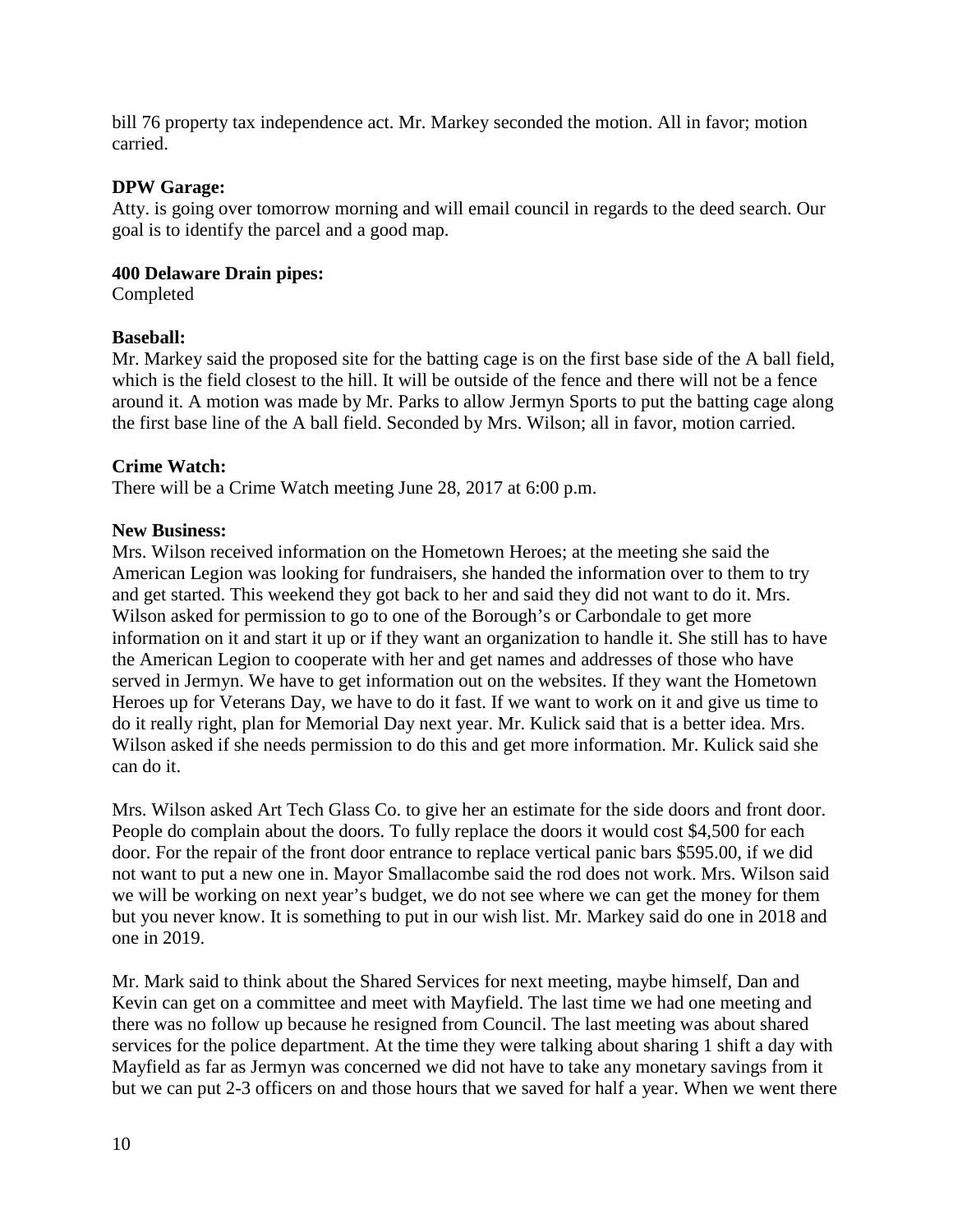the Mayor of Mayfield and he is looking for Mayfield's best interest, he wanted Jermyn to drop their police department and hire Mayfield as their police department. Mr. Mark said they are willing to sit down and negotiate. There is money from the state to do this. Mr. Mark said it is really a big savings for the Borough. Mr. Smith said in regards to that he finds it insulting that Mr. Mark would name his own committee and as Mr. Napoli said tonight why don't we prepare ourselves for what we want to do rather than forming a committee and talking to another Borough when we have no idea what you are talking about. Mr. Mark said he was not putting himself on a committee and naming a committee, he suggested a committee. Mr. Smith said we should know what we are doing before we attempt to do something like that. Mr. Mark said he will only be here for the next 6 months and if we want to get involved in that he has experience in it. Mr. Smith said it went nowhere. Mr. Mark said there was only one meeting. Mr. Smith said it went nowhere because they wanted to take over our police department and he is not willing to give that up. Mr. Mark said he is not either, Mayfield wants to keep their identity and Jermyn wants to keep their identity. Mr. Smith said until it is discussed further in detail he would never approve something like that.

Mr. Mark would like to congratulate the William Walker Hose Co. Today is their 125<sup>th</sup> anniversary. Mr. Mark made a motion to acknowledge William Walker's 125<sup>th</sup> anniversary, seconded by Mr. Napoli. All in favor; motion carried.

Mrs. Wilson said we received money from the insurance company for the gym doors we just replaced. \$2,984.00

Mr. Markey asked Mayor Smallacombe if he can get the stage cleaned up after the show he would greatly appreciate it. Mr. Markey said there is a Shade Tree in front of 326 McKinley and it needs to be trimmed.

Mrs. Wilson said the Shade Tree will meet every 4 months, the second Tuesday of the month. The other meetings will be at the call of the chair. Public meetings will be every 4 months at a certain time.

Mayor thanked everyone who came out for the Memorial Day Parade. Also, everyone who came out for the show that supported the 5 organizations who will benefit from it. The Historical Society is moving their stuff out of the building.

Mr. Markey said he spoke to Anthracite Electric because we had an issue here at the Borough Building that we needed to go back and look at tapes and we were not able to go back far enough. We wanted to see if we can get the cameras motion activated rather than continuous running. Mike Shea will come out in 2 weeks and he is going to take a look at it with Chief Arthur. He advised it is probably better to keep the inside ones on a motion detector and the outside ones continuous running. Mr. Markey said we also have a dated system in regards to the microphone in council chambers. Mike Shea will also take a look at the room and see what he can do. It will be just for an estimate. Mr. Mark said they do work and he will show Mr. Markey how they work.